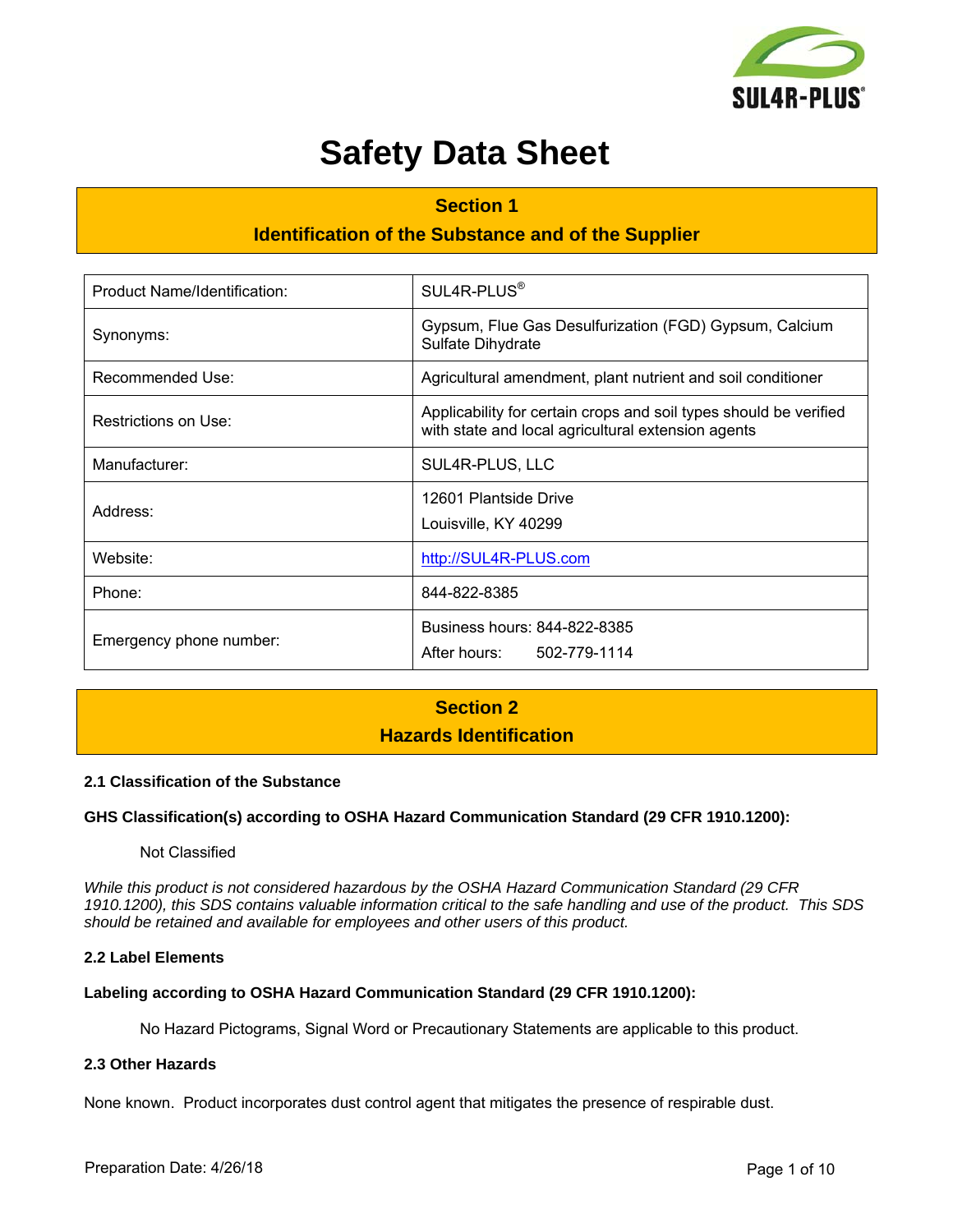

### **Section 3**

### **Composition/Information on Ingredients**

| <b>Chemical Name</b>                            | <b>CAS Number</b> | <b>Amount by Weight %</b> | <b>Hazard Classification</b>                                                       |
|-------------------------------------------------|-------------------|---------------------------|------------------------------------------------------------------------------------|
| Synthetic Gypsum<br>(calcium sulfate dihydrate) | 10101-41-4        | $90 - 95%$                | <b>Specific Target Organ Toxicity-</b><br>Single Exposure<br>(Respiratory Effects) |
| Ammonium Lignosulfonate<br>(stabilizer)         | 8061-53-8         | $4 - 8%$                  | Eye Irritant Category 2B<br>Skin Irritant Category 2                               |

## **Section 4 First Aid Measures**

#### **4.1 Description of First Aid Measures**

| Inhalation:          | If product is inhaled and irritation of the nose or coughing<br>occurs, remove person to fresh air. Get medical<br>advice/attention if respiratory symptoms persist.                                                                |
|----------------------|-------------------------------------------------------------------------------------------------------------------------------------------------------------------------------------------------------------------------------------|
| Ingestion:           | No specific first aid measures are required.                                                                                                                                                                                        |
| <b>Skin Contact:</b> | If contact with skin occurs, wash thoroughly with neutral soap<br>and water. Seek medical advice/attention if skin irritation, skin<br>rashes or dermatitis develop.                                                                |
| <b>Eye Contact:</b>  | If the material gets into the eye, flush the eye under running<br>water for at least 15 minutes. If easy to do, remove contact<br>lenses and continue to flush with water. Seek medical<br>advice/attention if irritation persists. |

#### **4.2 Most Important Health Effects, Both Acute and Delayed**

**Acute Effects:**  None known.

**Chronic Effects:**  None known.

#### **4.3 Indication of Any Immediate Medical Attention and Special Treatment Needed**

Seek first aid or call a doctor or Poison Control Center if contact with product occurs and symptoms remain.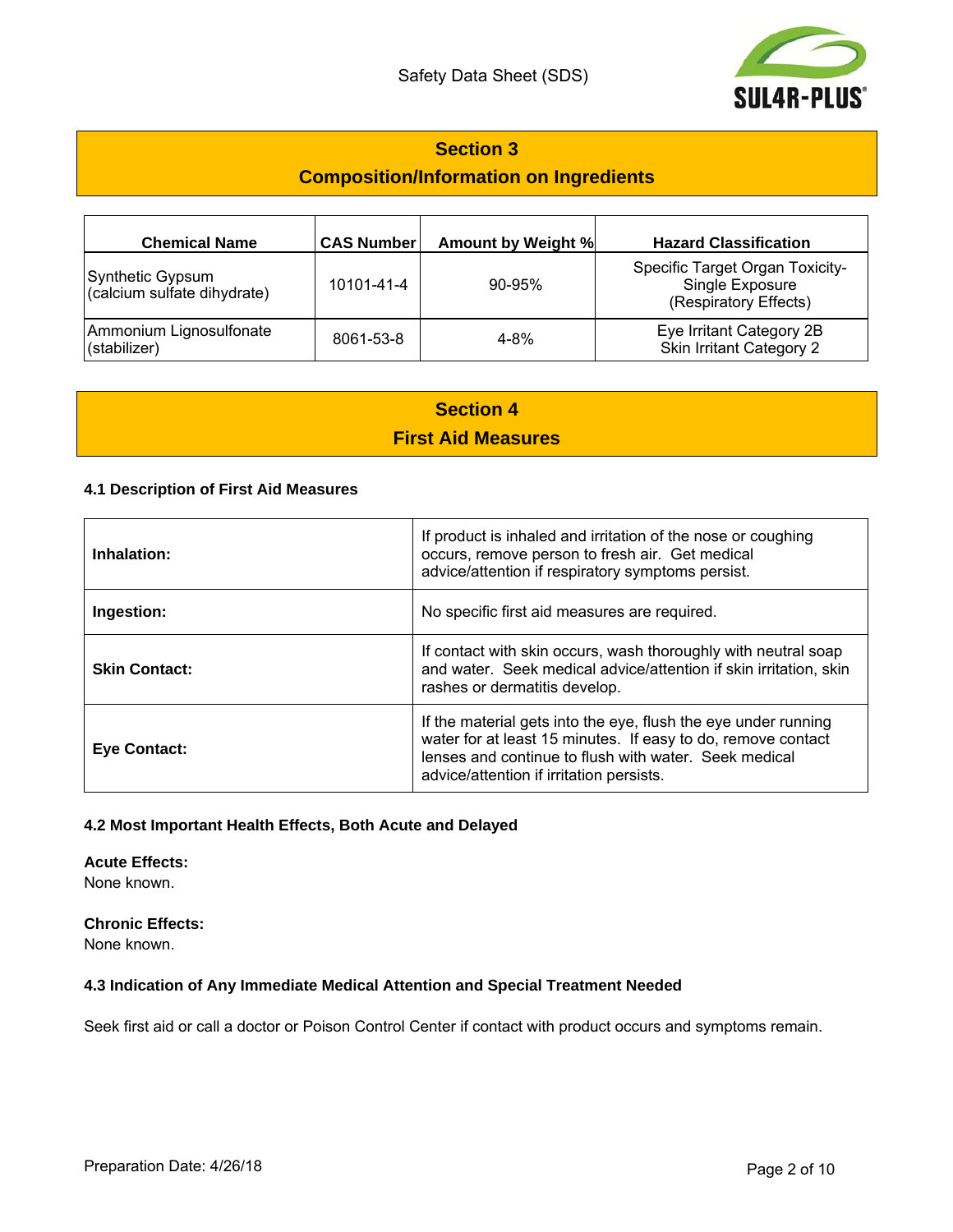

# **Section 5 Firefighting Measures**



NFPA Rating:

| <b>Suitable Extinguishing Media:</b>                                            | This product is not flammable or combustible. Use<br>extinguishing media appropriate for fighting surrounding fire.   |  |
|---------------------------------------------------------------------------------|-----------------------------------------------------------------------------------------------------------------------|--|
| <b>Unsuitable Extinguishing Media:</b>                                          | Not applicable, the product is not flammable or combustible.                                                          |  |
| <b>Special Protective Equipment and</b><br><b>Precautions for Firefighters:</b> | As with any fire, wear self-contained breathing apparatus<br>(NIOSH approved or equivalent) and full protective gear. |  |
| <b>Specific Hazards:</b>                                                        | This product poses no fire-related hazard.                                                                            |  |
| <b>Hazardous Combustion Products:</b>                                           | Above 1450°C this product can produce sulfur dioxide and<br>calcium oxide $(SO2$ and CaO).                            |  |

# **Section 6 Accidental Release Measures**

| <b>Personal Precautions:</b>                                     | None required.                                                                                                                                                                                                         |
|------------------------------------------------------------------|------------------------------------------------------------------------------------------------------------------------------------------------------------------------------------------------------------------------|
| <b>Protective Equipment:</b>                                     | Use personal protective equipment as recommended in Section<br>8. For airborne concentrations exceeding Occupational<br>Exposure Levels (OELs), use a self-contained breathing<br>apparatus (SCBA).                    |
| <b>Emergency Procedures:</b>                                     | Contain spill area and protect from pedestrian or vehicle traffic.<br>Use scooping, water spraying/flushing/misting or ventilated<br>vacuum cleaning systems to clean up spills. Do not use<br>pressurized air.        |
| <b>Methods and Materials for Containment</b><br>and Cleaning Up: | Avoid generating dust. Shovel up spilled material and place in<br>suitable container. Prevent contamination of drains or<br>waterways. Dispose in accordance with federal,<br>state/provincial and local requirements. |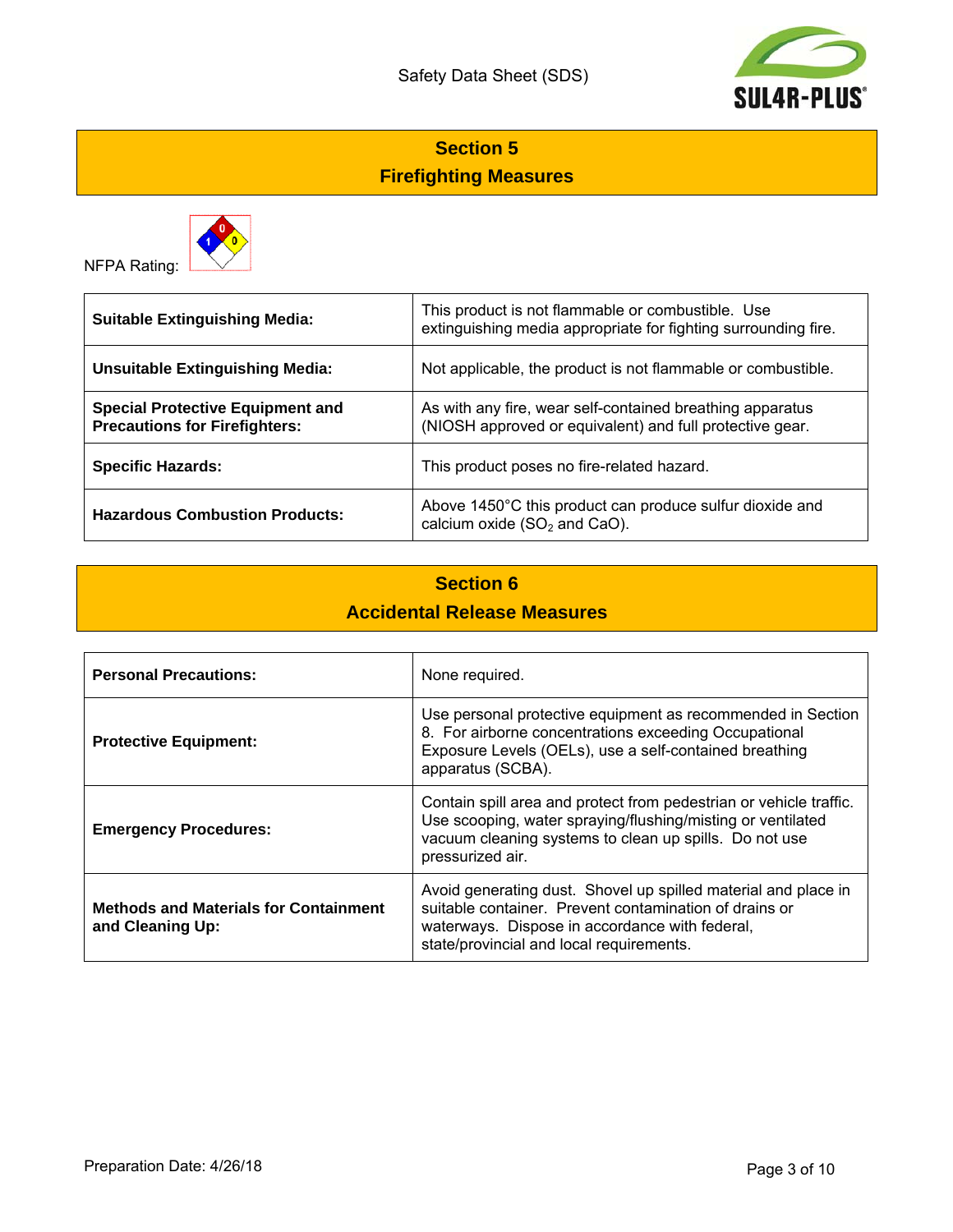

# **Section 7 Handling and Storage**

#### **Precautions for Safe Handling and Storage:**

Practice good housekeeping. Minimize dust generation and accumulation. Avoid contact with skin and eyes. Wash or vacuum clothing that has become dusty. Avoid eating, smoking, or drinking while handling the material.

### **Section 8 Exposure Controls/Personal Protection**

#### **8.1 Control Parameters**

| <b>Chemical Name</b>                                                                                    | <b>OSHA PEL</b><br>(mg/m <sup>3</sup> ) | <b>ACGIH TLV</b><br>(mg/m <sup>3</sup> ) | <b>NIOSH REL TWA</b><br>(mg/m <sup>3</sup> ) | <b>CA-OSHA PEL</b><br>(mg/m <sup>3</sup> ) |
|---------------------------------------------------------------------------------------------------------|-----------------------------------------|------------------------------------------|----------------------------------------------|--------------------------------------------|
| Gypsum (calcium sulfate);<br>based on Particles not<br>otherwise regulated (PNOR):<br><b>Total Dust</b> | 15                                      |                                          | 10                                           | 10                                         |
| Gypsum (calcium sulfate)<br>based on PNOR: Respirable<br>Fraction                                       | 5                                       |                                          | 5                                            | 5                                          |

#### **8.2 Exposure Controls**

#### **8.2.1 Engineering Controls**

No specific controls required. Ventilate to keep airborne concentrations below exposure limits. Use of an enclosed tractor cab with particulate air filtration can reduce the risk of inhaling dusts and soils during application.

#### **8.2.2 Personal Protection Equipment (PPE)**

**Skin Protection**: Wear gloves and protective clothing. Wash hands with soap and water after contact with material.

**Eye Protection**: If eye contact is possible, wear protective glasses with side shields. Avoid contact lenses.

**Respiratory Protection**: Use only with adequate ventilation/personal protection. OSHA Regulations (29 CFR 1910.134 - Respiratory Protection) must be followed whenever work conditions require a respirator. A NIOSH approved particulate respirator is recommended when engineering controls are not feasible, or while engineering controls are being instituted, and if an OSHA PEL or ACGIH TLV is exceeded.

**Personal Hygiene:** Work clothing should be washed regularly. Wash hands before eating, drinking, or using tobacco products. Wash exposed skin with soap and water.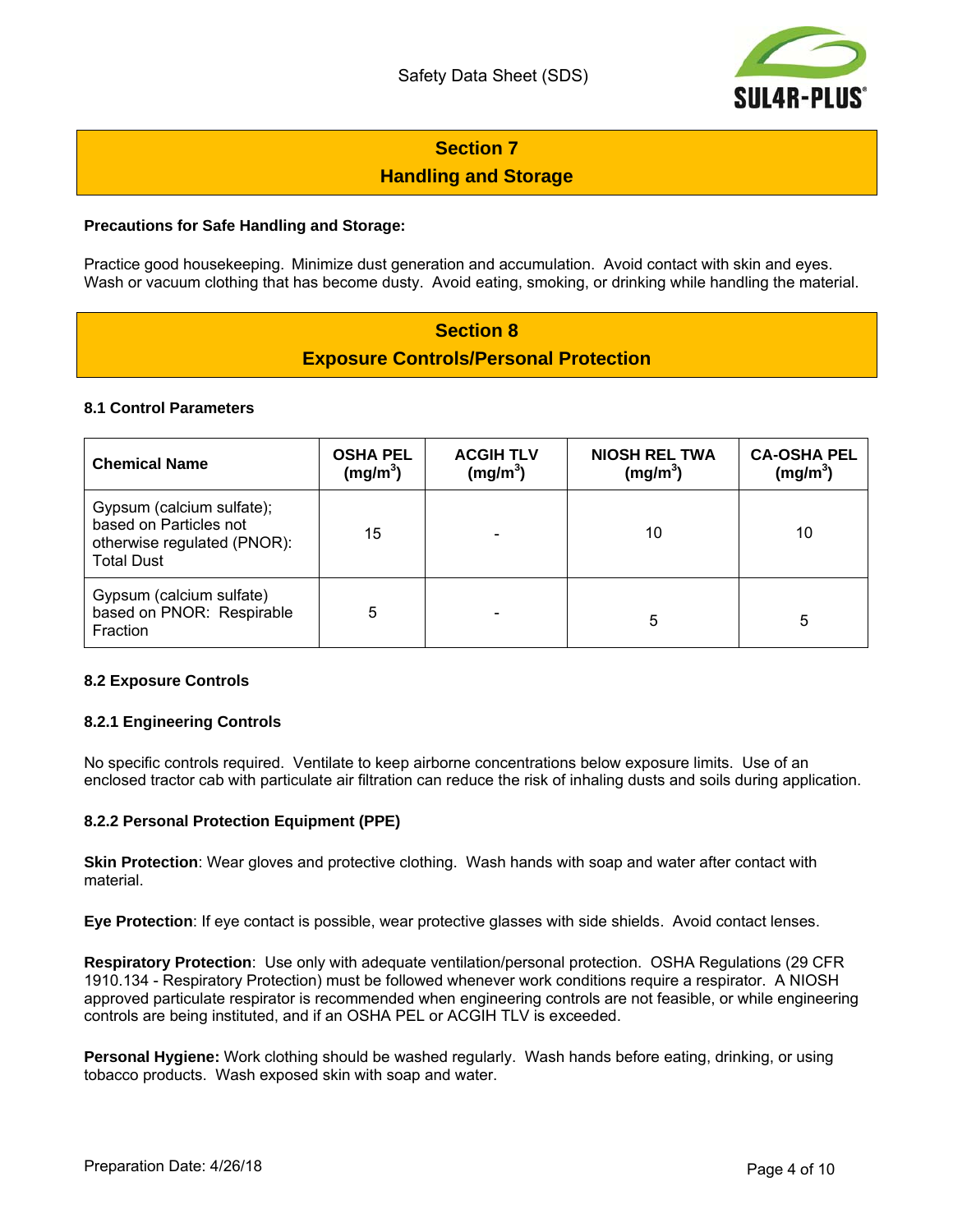

# **Section 9 Physical and Chemical Properties**

| <b>Property</b>                                     | Value                                          | <b>Property</b>                                   | Value                        |  |
|-----------------------------------------------------|------------------------------------------------|---------------------------------------------------|------------------------------|--|
| <b>Appearance (physical</b><br>state, color, etc.): | Granular;<br>tan/brown/light gray              | Upper/lower flammability or<br>explosive limits:  | Not Applicable               |  |
| Odor:                                               | <b>None</b>                                    | <b>Vapor Pressure:</b>                            | Not Applicable               |  |
| <b>Odor threshold:</b>                              | Not Applicable                                 | <b>Vapor Density:</b>                             | Not Applicable               |  |
| pH:                                                 | $\leq$ 9 but may be as<br>low as 4 in solution | Specific gravity or relative<br>density:          | $2.19$ g/cc                  |  |
| <b>Melting point/freezing</b><br>point:             | Not Applicable                                 | Solubility(ies):                                  | Soluble in water             |  |
| Initial boiling point and<br>boiling range:         | Not Applicable                                 | <b>Partition coefficient: n-</b><br>octane/water: | Not Applicable               |  |
| Flash point:                                        | Not Applicable                                 | Auto ignition temperature:                        | Not Applicable               |  |
| <b>Evaporation rate:</b>                            | Not Applicable                                 | <b>Decomposition</b><br>temperature:              | $1450^{\circ}$ C             |  |
| Flammability (solid, gas):                          | Not Applicable                                 | <b>Viscosity:</b>                                 | Not Applicable               |  |
| <b>Physical state:</b>                              | Solid                                          | <b>Corrosivity</b><br>towards steel:              | 0.56 millimeters<br>per year |  |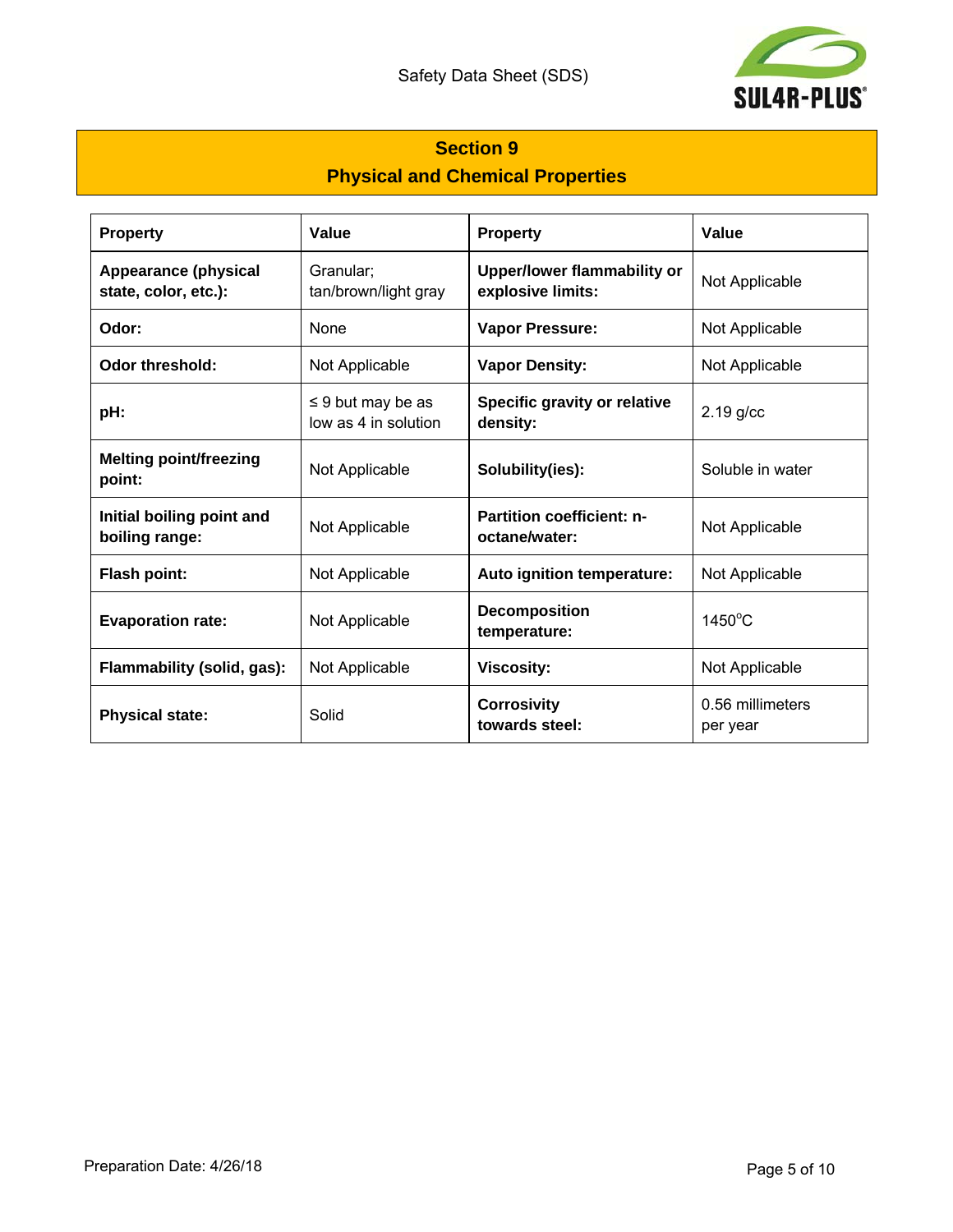

# **Section 10 Stability and Reactivity**

| <b>Reactivity:</b>                             | Avoid contact with strong acids and strong oxidizers.                                                                                                                                 |
|------------------------------------------------|---------------------------------------------------------------------------------------------------------------------------------------------------------------------------------------|
| <b>Chemical Stability:</b>                     | Stable in dry environments.                                                                                                                                                           |
| <b>Possibility of</b><br>hazardous reactions:  | Contact with strong acids could result in release of carbon dioxide.                                                                                                                  |
| Conditions to avoid:                           | Contact with incompatible materials (see below).                                                                                                                                      |
| Incompatible<br>materials:                     | Strong acids, aluminum (at high temperatures), diazomethane.                                                                                                                          |
| <b>Hazardous</b><br>decomposition<br>products: | No hazardous decomposition up to $1450^{\circ}$ C. Above $1450^{\circ}$ C it could decompose to<br>calcium oxide (CaO) and releases sulfur dioxide $(SO2)$ and various carbon oxides. |

# **Section 11 Toxicological Information**

**Note:** No specific data are available for the product as a whole, so this information pertains to calcium sulfate dihydrate which composes 90-95% of the product.

#### **Carcinogenicity**

None known.

#### **Animal Data (Calcium Sulfate Dihydrate)**

#### **Acute Oral Toxicity**

Species: Rat (Sprague-Dawley) Route of Administration: Oral (gavage) Method: OECD Test Guideline 420 (Acute Oral Toxicity-Fixed dose procedure) 2,000 mg/kg body weight of test substance was administered to 4 female rats during main study (50, 300 and 2,000 mg/kg body weight administered during sighting study). No mortality, no specific clinical signs observed during test period. LD50 (Lethal Dose): > 2,000 mg/kg body weight

#### **Skin Irritation**

Species: Rabbit (New Zealand White) Test Type: *In vivo* Method: OECD TG 404 (1991) "Acute Dermal Irritation/Corrosion" Exposure Period: 4 hours; 500 mg/site/rabbit No erythema, no eschar and no edema (score of zero under OECD method: grading of skin reaction) was observed at the skin on the backs of three rabbits during test period. Result: Not irritating **Skin Sensitization**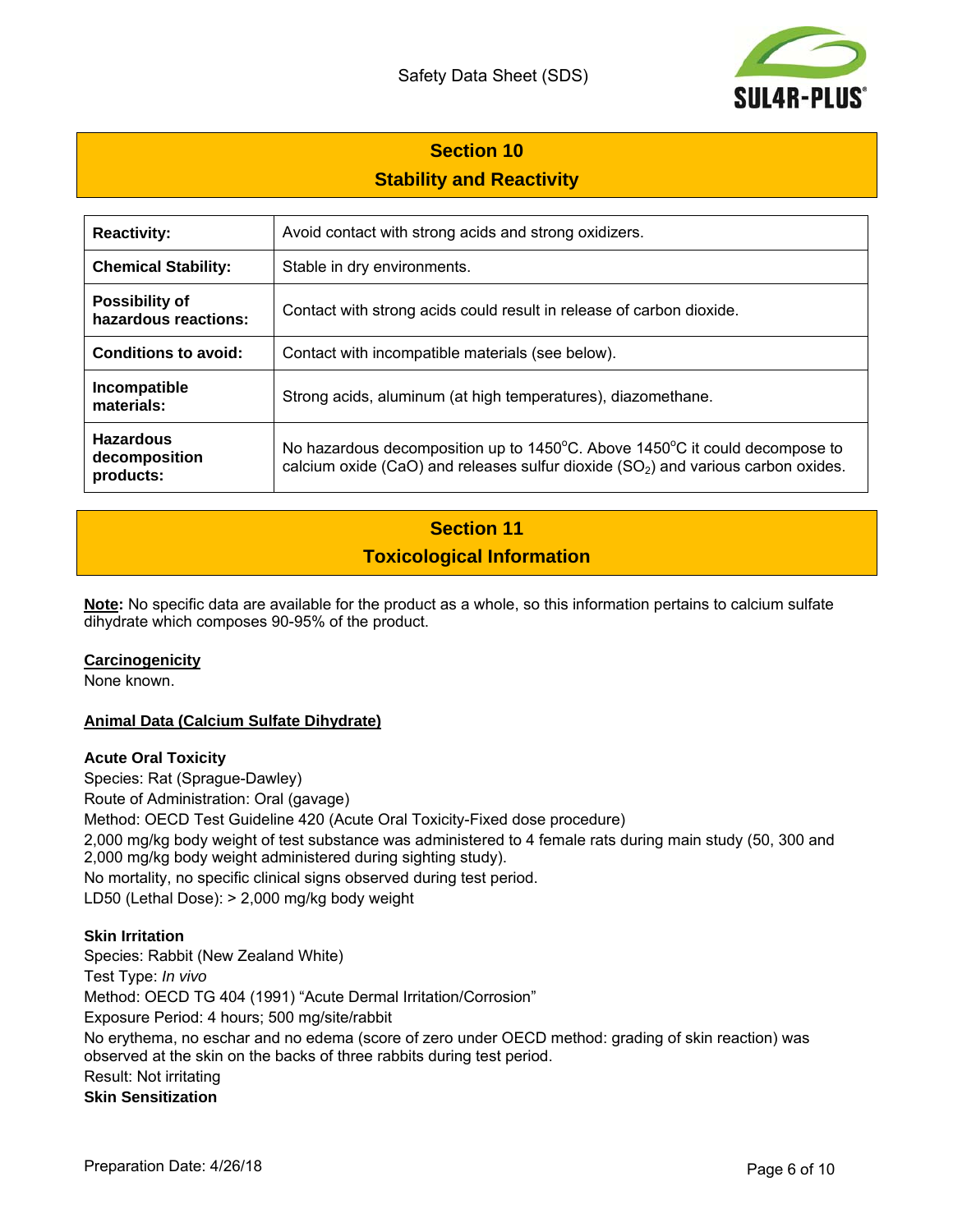#### Safety Data Sheet (SDS)



Species: Guinea pig (Hartley)

Test Type: Buehler test

Method: OECD TG 406 (1991) "Skin Sensitization"

Exposure Period: hours/week for 3 consecutive weeks; 0.4 grams/site/guinea pig was applied topically with an occluded patch to the backs of 40 male guinea pigs. After 6 hours, the material was removed and the skin was examined using the sensitization grading system.

Result: Not sensitizing

**No acute inhalation toxicity, acute dermal toxicity, corrosiveness/irritation, or eye irritation corrosion studies are available for calcium sulfate dihydrate. Mutagenicity studies and Reproduction / Developmental Toxicity Screening Tests were negative.** 

> **Section 12 Ecological Information**

**12.1 Toxicity**  No data available on final product.

#### **12.2 Persistence and Degradability**

Not relevant for inorganic materials.

**12.3 Bioaccumulative Potential** 

No data available.

**12.4 Mobility in Soil**  No data available.

**12.5 Results of PBT and vPvB Assessment**  No data available.

**12.6 Other Adverse Effects** 

None known.

### **Section 13 Disposal Considerations**

See Sections 7 and 8 above for safe handling and use, including appropriate hygienic practices.

Recover or recycle if possible. Disposal should be in accordance with applicable local, regional, and national laws and regulations. Local regulations may be more stringent than regional or national requirements.

The information only applies to the material as supplied. The identification based on characteristic(s) or listing may not apply if the material has been used or otherwise contaminated. It is the responsibility of the waste generator to determine the toxicity and physical properties of the material generated to determine the proper waste identification and disposal methods in compliance with applicable regulations.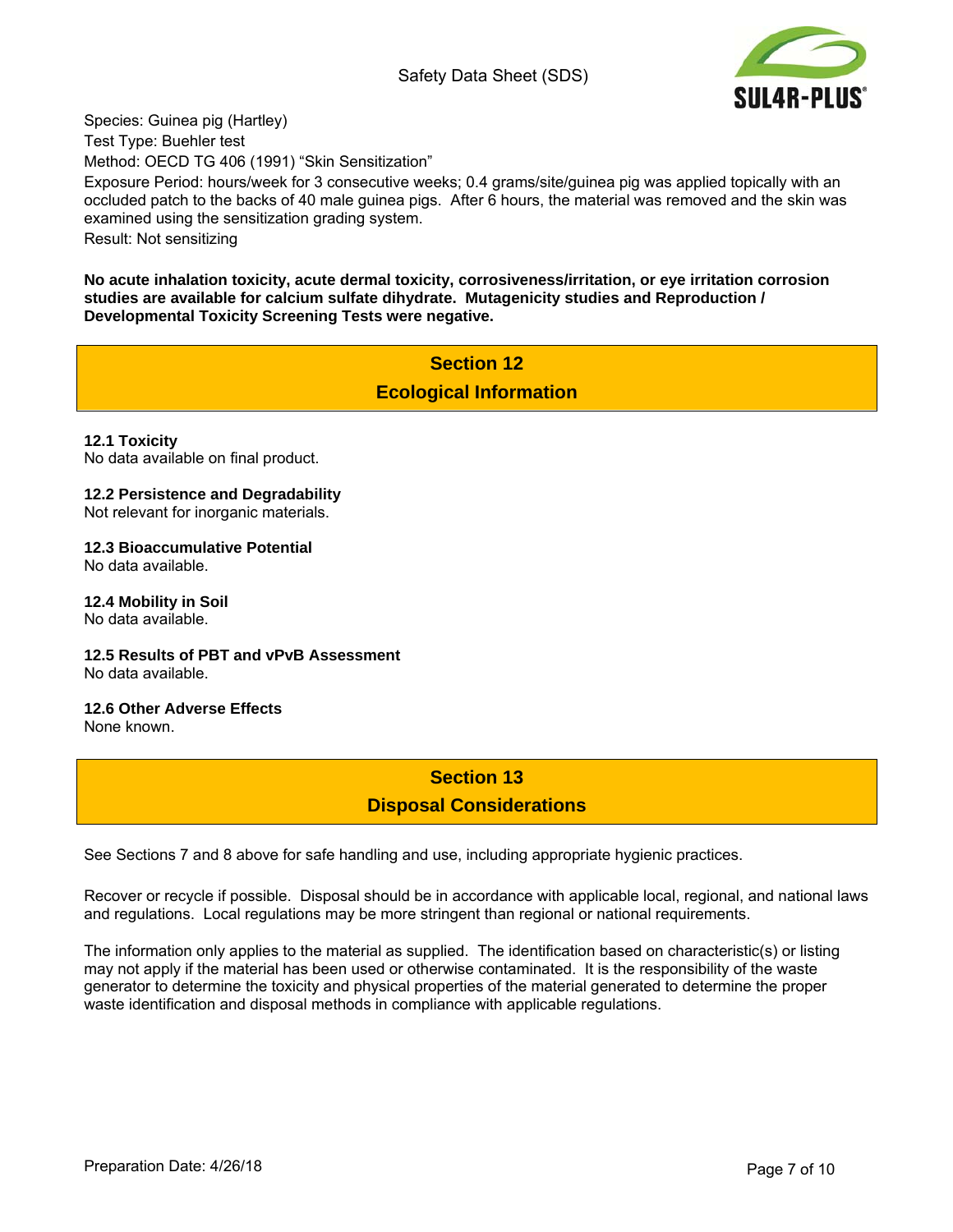

### **Section 14**

### **Transport Information**

UN proper shipping name: Not applicable. Transport hazard class(es): Not applicable. Packing group, if applicable: Not applicable.

UN number: Not classified as a hazardous material by U.S. Department of Transportation (DOT) regulations.

## **Section 15 Regulatory Information**

TSCA Inventory Status

All components of this product are listed on the TSCA Inventory or are exempt from TSCA Inventory requirements.

California Proposition 65

Regulatory information: This product is not labeled for sale or use in the State of California, thus no Proposition 65 declarations are required.

State Right-to-Know (RTK) status

| <b>Component</b>           | <b>CAS</b>   | MA <sup>1,2</sup> | $\mid$ NJ <sup>3,4</sup> | $ PA^5 R ^\circ$ |     |
|----------------------------|--------------|-------------------|--------------------------|------------------|-----|
| Gypsum;                    | 7778-18-9 OR | Yes               | Yes                      | Yes              | No. |
| calcium sulfate;           | 10101-41-4   |                   |                          |                  |     |
| calcium sulfate, dihydrate |              |                   |                          |                  |     |

 *<sup>1</sup>*

<sup>7</sup>Massachusetts Department of Public Health, no date<br><sup>2</sup> 189<sup>th</sup> General Court of The Commonwealth of Massachusetts, no date

New Jersey Department of Health and Senior Services, 2010a

*<sup>4</sup>*New Jersey Department of Health, 2010b

*<sup>5</sup>*Pennsylvania Code, 1986

*<sup>6</sup>*Rhode Island Department of Labor and Training, no date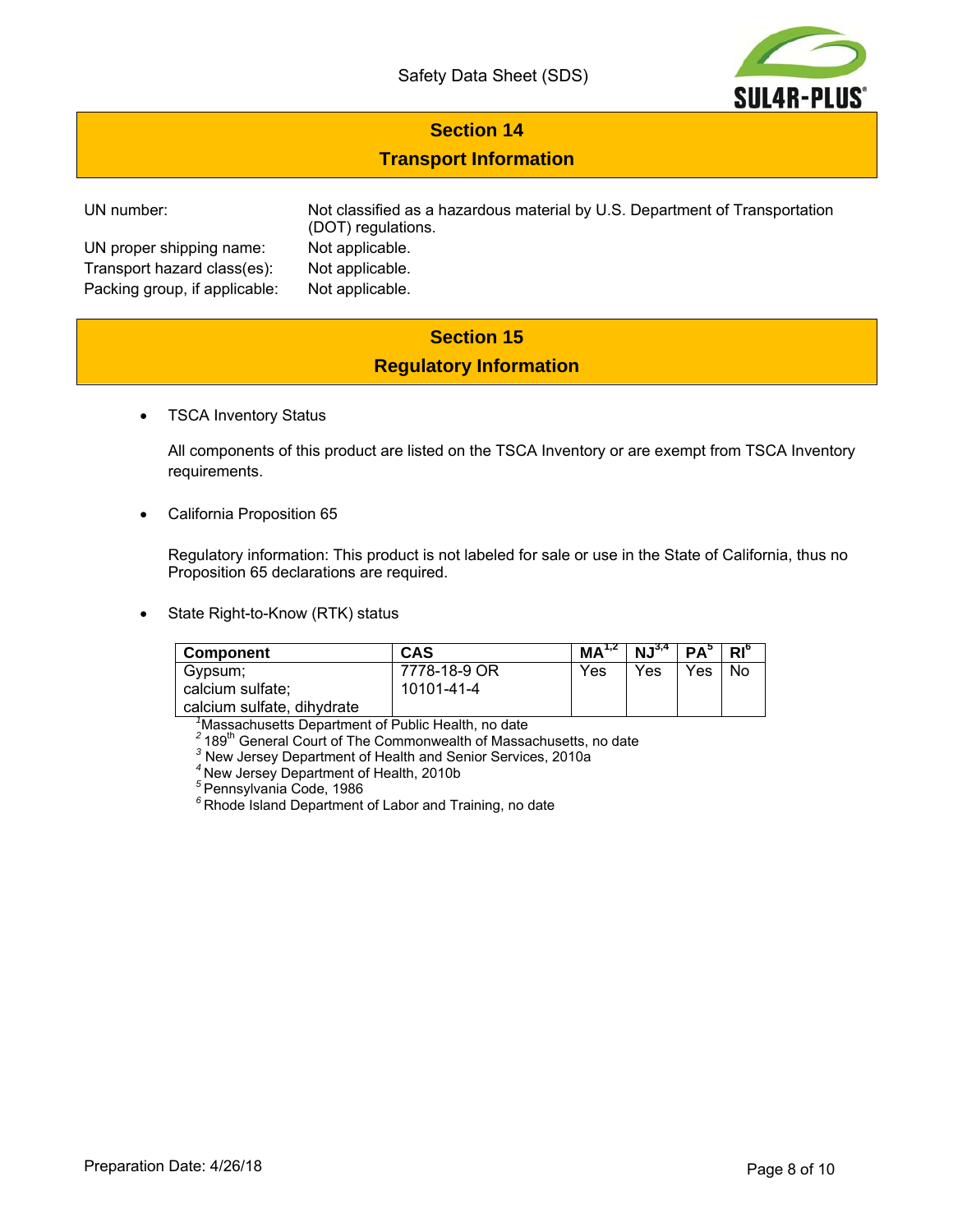

#### **Section 16**

### **Other Information, Including Date of Preparation or Last Revision**

Date of preparation or last revision: January 2016

Acronyms and Abbreviations

- ACGIH: American Conference of Industrial Hygienists
- CA: California
- CAS: Chemical Abstract Services
- CFR: Code of Federal Regulations
- FGD Flue Gas Desulfurization
- GHS: Globally Harmonized System of Classification and Labelling
- IARC: International Agency for Research on Cancer
- LC50: Concentration resulting in the mortality of 50 % of an animal population
- LD50: Dose resulting in the mortality of 50 % of an animal population
- MA: Massachusetts
- NA: Not Applicable
- NFPA National Fire Protection Association
- NIOSH: National Institute of Occupational Safety and Health
- NJ: New Jersey
- OECD Organization for Economic Cooperation and Development
- OEL: Occupational Exposure Limit
- OSHA: Occupational Safety and Health Administration
- PA: Pennsylvania
- Pa: Paschal
- PBT: Persistent, Toxic and Bioaccumulative
- PEL: Permissible exposure limit
- PNOR Particles not otherwise regulated
- PPE: Personal Protective Equipment
- REL: Recommended exposure limit
- RI: Rhode Island
- RTK: Right-to-Know
- SCBA: Self-contained breathing apparatus
- SDS: Safety Data Sheet
- STOT-RE: Specific target organ toxicity-repeated exposure
- STOT-SE: Specific target organ toxicity-single exposure
- TLV: Threshold limit value
- TSCA: Toxic Substances Control Act
- TWA: Time-weighted average
- U.S.: United States<br>U.S. DOT: United States
- United States of Department of Transportation
- vPvB Very Persistent and Very Bioaccumulative